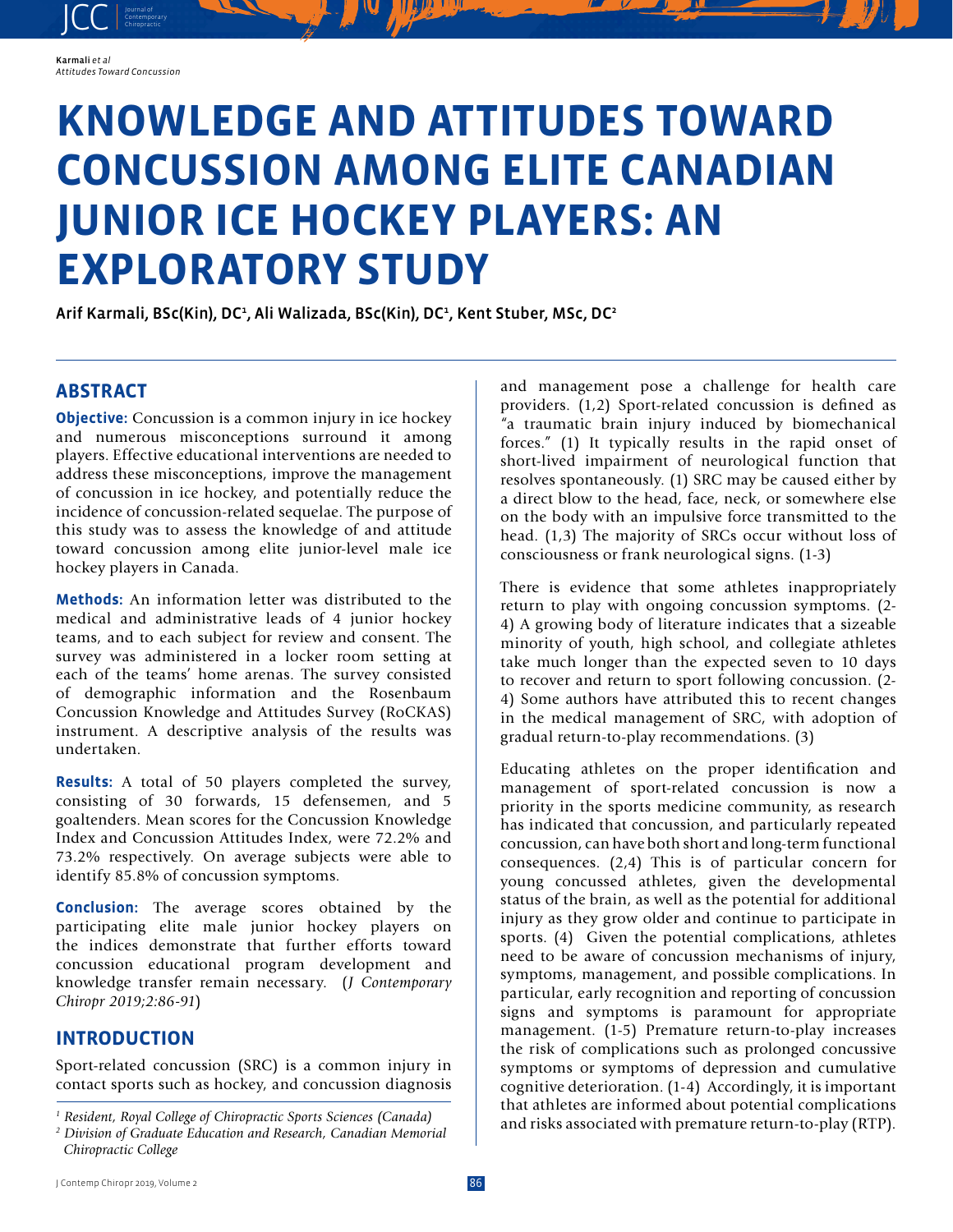Previous research has demonstrated the role of athlete beliefs and behavior in both reporting concussion and compliance with RTP protocols. (6-14) This research highlights a tendency for athletes to underreport concussion and to continue playing while symptomatic. Misunderstandings regarding the causes, symptoms, and sequelae of SRC in athletes have been reported. (2-5) More specifically, previous research showed that Canadian minor-league hockey players lack knowledge of concussion symptoms, mechanism of injury, and management. (7) Previous research with high-school football players demonstrated that most concussions that are not reported are due to a lack of knowledge of concussion symptoms and lack of awareness of the possibility of a concussion. (8)

Influencing athlete attitudes toward concussion is complex when considering the knowledge gaps, behavioral norms, and performance pressures faced by athletes. There is a paucity of evidence regarding the effectiveness of knowledge-based interventions toward improving adherence to RTP guidelines, and it may be that increased knowledge alone is insufficient. Effective educational interventions need to be developed to address these gaps in athlete knowledge, improve the management of concussion in ice hockey, and potentially reduce the incidence of concussion-related sequelae. Clinicians are called on to advise players, coaches, and parents on concussion management. It is important for health professionals and other stakeholders to be aware of what players know about concussion as well as their attitudes. The aim of this study was to evaluate the knowledge and attitudes of elite junior-level male ice hockey players in Canada toward concussion.

## **METHODS**

Ethics approval for this project was obtained from the Canadian Memorial Chiropractic College's Research Ethics Board (certificate #1901B02).

#### *Study Design*

A convenience sample of 4 junior level hockey teams was used in this study. An information letter was distributed to each team's medical lead (i.e. head athletic therapist), administrative lead (general manager or president), and to each potential participant for review and consent. The information letter detailed the purpose of the study, risks and benefits of participation, as well as potential limits to confidentiality. Subjects were notified verbally 1 week and then 1 day prior to the study as courtesy reminders of the date, time, and venue. The survey was completed on paper and was proctored by the respective team chiropractors. Players were asked to maintain silence

during the administration of the survey and asked to refrain from using any electronic devices until the survey was complete. Players were reminded that if at any point they did not wish to continue, they were to inform the team chiropractor and be asked to leave the room until all subjects had completed the survey. Completed surveys and signed information/consent forms were collected in an envelope placed at the center of the room. A separate sheet of paper was handed to all subjects to provide their e-mail address if they wished to receive the results of this study upon completion. Care was taken to ensure these sheets were collected in a separate envelope also placed in the center of the room. Players were asked to place all documents in the correct envelope themselves. Team chiropractors were responsible for mailing all documents in sealed envelopes to the authors via secure courier service.

#### *Settings and Sample*

Eighty players across 4 junior hockey teams were informed of the study and asked to participate. One team rescinded their participation prior to the commencement of data collection citing a miscommunication of league rules regarding concussion-related research. This left 3 teams (60 players) eligible to participate. The involved teams compete in 3 different Junior A hockey leagues. For each of the teams the survey was administered in a locker-room setting.

#### *Questionnaire*

The questionnaire consisted of both demographic information and the Rosenbaum Concussion Knowledge and Attitude Survey (RoCKAS-ST) instrument (https:// bit.ly/2JgjwHC pp.118-119). The following demographic information was collected: age, height, weight, years playing organized hockey, years playing junior hockey, primary position, and number of concussions sustained. The RoCKAS-ST is a valid and reliable instrument in the evaluation of concussion knowledge. (15) It consists of 5 sections and 40 questions that blend into 2 indices. The Concussion Knowledge Index (CKI) consists of 17 true or false questions, designed to evaluate a subject's knowledge of the causes and sequelae of concussion. (15) The Concussion Attitudes Index (CAI) consists of 15 questions on a 5-point Likert scale with the "safer" response being correct. The CAI is designed to assess a subject's perception and opinion with respect to returnto-play and the effects of concussion. (15) The symptom identification question lists 16 symptoms and asks the respondent to identify the symptoms that correspond to a concussion, only 8 of which are correct. Seven questions do not inform either index or are intended to maintain the validity of the tool. The main outcome measures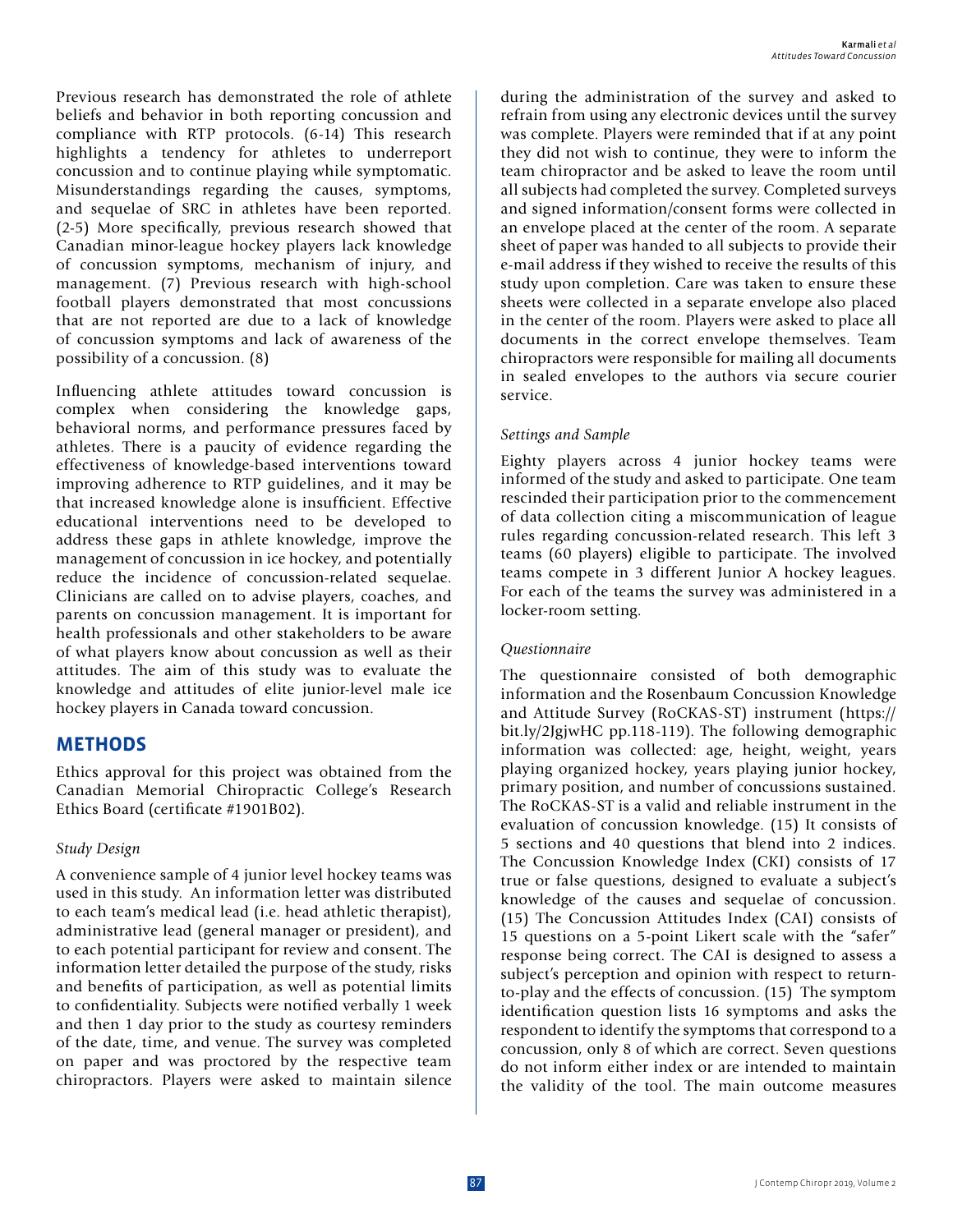were the players' scores on the RoCKAS-ST knowledge and attitude indices as well as responses to individual questions.

#### *Data Analysis*

Surveys were manually entered and the CKI and CAI scores were determined by identifying the number of correct responses and converting them to a percentage, relative to the number of questions for each index. The mean percentage for each index was then calculated and presented here. Similarly, the number of correct symptoms identified by each subject was noted and a mean score was converted to a percentage.

In addition to the mean scores for the CKI, CAI, and symptom identification, the mean, median, and range of number of concussions sustained by the respondents were determined. The mean and range of subject age, total number of years playing hockey, and years of junior-level hockey playing experience were also described.

# **RESULTS**

#### *Subject Characteristics*

50 players participated in the study, for a response rate of 62.5%. As described above, 1 team declined to participate, removing 20 players from the sample and giving an adjusted response rate of 83.3%. Thirty forwards, 15 defensemen, and 5 goaltenders participated. Their characteristics can be found in Table 1. Half (n=25) of the responding players had suffered at least 1 concussion. The highest average number of self-reported concussions were sustained by goaltenders (2), followed by forwards (0.97) and defensemen (0.93). For players age 17 and under, the average number of concussions sustained was 0.71, whereas for players age 18 and older, the average number of concussions was 1.12.

|  |  | Table 1. Subject Characteristics $(n=50)$ |  |
|--|--|-------------------------------------------|--|
|--|--|-------------------------------------------|--|

| <b>VARIABLE</b>                        | <b>MEAN (MEDIAN, RANGE)</b> |
|----------------------------------------|-----------------------------|
| Age                                    | 18.68 (18.5, 16-21 years)   |
| Years playing<br>organized hockey      | 13.76 (14.5, 6-17 years)    |
| Years playing junior hockey            | $2.24$ (2, 1-5 years)       |
| Number of self-reported<br>concussions | 1.06 (0.5, 0-5 concussions) |

#### *Concussion Knowledge Index*

Participants in this study scored an average of 72.2% (12.28/17) on the CKI (range 5-15, median 13). While the players were typically able to correctly answer a majority of the CKI questions, 5 questions in particular were poorly answered (Table 2). One item relating to the visibility of physical damage to the brain on imaging after a concussion was answered incorrectly by 78% of the respondents. An item relating to a possible risk of death if a second concussion occurs before the first has healed was answered incorrectly by 36% of the respondents. Another item relating to the duration of symptoms was answered incorrectly by 68% of the respondents. A fourth item relating to forgetting one's identity after a concussion was answered incorrectly by 64% of the respondents. Finally, an item about loss of consciousness and a coma was answered incorrectly by 84% of the group. Of the 16 symptoms listed in Section 5, on average subjects were able to identify 85.8% of the 8 correct symptoms which were amnesia, blurred vision, confusion, dizziness, headache, loss of consciousness, nausea, and sleep disturbances. Of the 8 incorrect detractors, the 3 most commonly selected were weakness of neck range of motion (40 times), sharp burning pain in the neck (21 times), and numbness/tingling in the upper extremity (14 times).

|  |  |  | Table 2. Concussion Knowledge Index Responses (n=50) |  |
|--|--|--|------------------------------------------------------|--|
|--|--|--|------------------------------------------------------|--|

| <b>SECTION 1</b> | <b>CORRECT</b><br><b>RESPONSE</b> | <b>TOTAL</b><br><b>CORRECT</b> | <b>NO</b><br><b>RESPONSE</b> |
|------------------|-----------------------------------|--------------------------------|------------------------------|
| 1                | <b>TRUE</b>                       | 31                             | $\mathbf{1}$                 |
| 3                | <b>TRUE</b>                       | 41                             | $\mathbf{0}$                 |
| 5                | <b>FALSE</b>                      | 49                             | $\mathbf{0}$                 |
| 6                | <b>FALSE</b>                      | 47                             | $\theta$                     |
| 7                | <b>FALSE</b>                      | 38                             | $\mathbf{0}$                 |
| 8                | <b>TRUE</b>                       | 49                             | $\mathbf{0}$                 |
| 9                | <b>FALSE</b>                      | 44                             | $\Omega$                     |
| 11               | <b>FALSE</b>                      | 10                             | $\mathbf{1}$                 |
| 12               | <b>FALSE</b>                      | 48                             | $\mathbf{0}$                 |
| 13               | <b>TRUE</b>                       | 16                             | $\mathbf{0}$                 |
| 14               | <b>FALSE</b>                      | 18                             | $\mathbf{0}$                 |
| 16               | <b>TRUE</b>                       | 44                             | $\mathbf{0}$                 |
| 17               | <b>TRUE</b>                       | $\overline{7}$                 | $\theta$                     |
| 18               | <b>FALSE</b>                      | 44                             | $\mathbf{0}$                 |
| <b>SECTION 2</b> |                                   |                                |                              |
| $\mathbf{1}$     | <b>FALSE</b>                      | 40                             | $\mathbf{1}$                 |
| $\overline{2}$   | <b>TRUE</b>                       | 48                             | $\mathbf{1}$                 |
| 3                | <b>FALSE</b>                      | 43                             | $\mathbf{1}$                 |

#### *Concussion Attitudes Index*

The participants in this study scored an average of 73.2% (10.98/15) on the CAI (range 3-15, median 12). While the players typically provided the safer response to the majority of the CAI questions, 3 questions did not reflect that trend (Table 3). When asked if the subjects would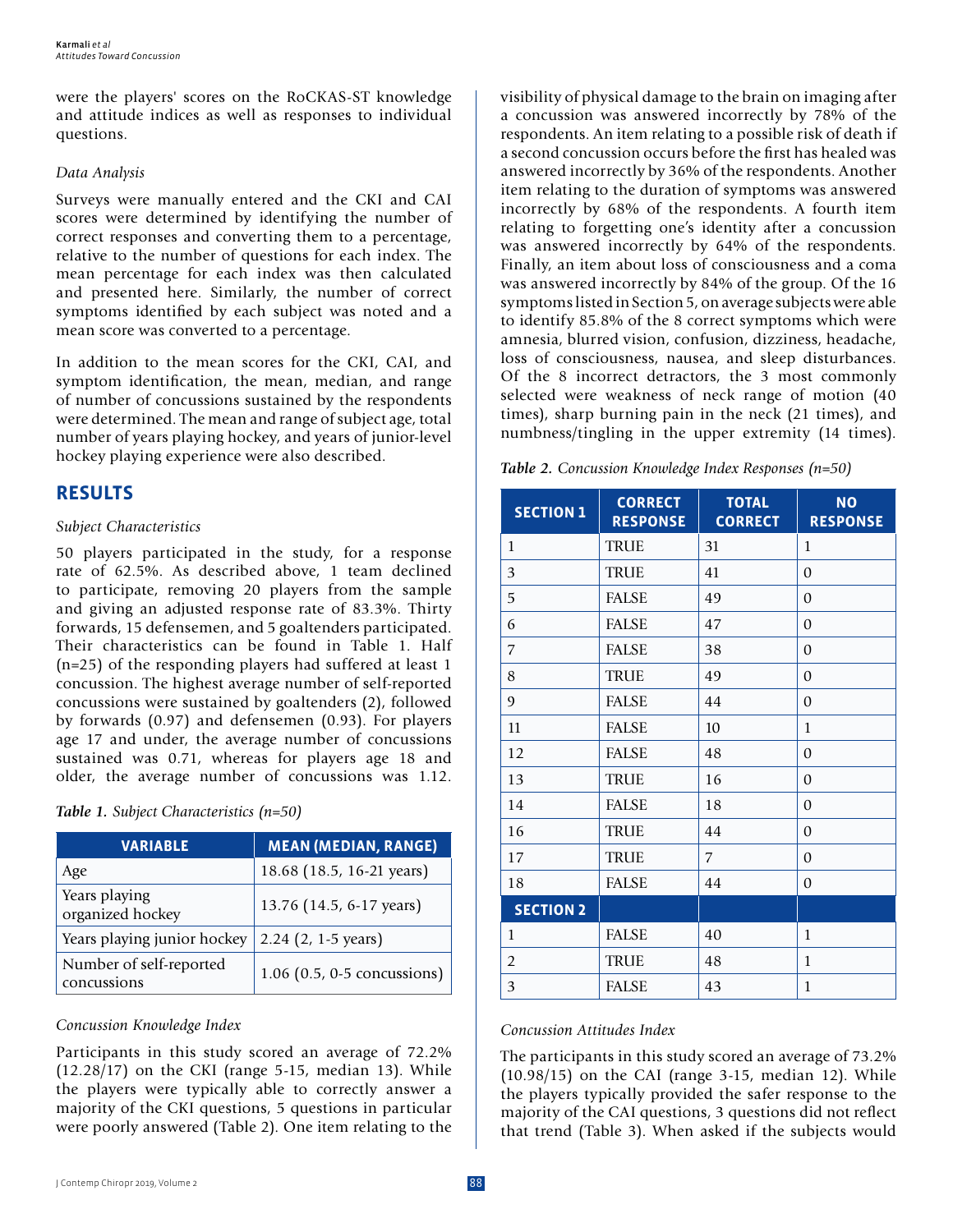| <b>SECTION 3</b> | <b>STRONGLY</b><br><b>DISAGRESS/</b><br><b>DISAGREE</b> | <b>NEUTRAL</b> | <b>STRONGLY</b><br><b>AGREE/ AGREE</b> | <b>NO RESPONSE</b> |
|------------------|---------------------------------------------------------|----------------|----------------------------------------|--------------------|
| $\mathbf{1}$     | 32                                                      | 6              | 12                                     | $\mathbf{0}$       |
| $\overline{2}$   | $\mathbf{0}$                                            | $\mathfrak{g}$ | 41                                     | $\theta$           |
| 5                | 46                                                      | $\overline{4}$ | $\theta$                               | $\mathbf{0}$       |
| 6                | 37                                                      | $\overline{9}$ | 3                                      | $\theta$           |
| $\overline{7}$   | 6                                                       | $10\,$         | 34                                     | $\mathbf{0}$       |
| <b>SECTION 4</b> |                                                         |                |                                        |                    |
| $\mathbf{1}$     | $\mathbf{1}$                                            | 3              | 45                                     | $\mathbf{1}$       |
| $\overline{2}$   | $\overline{2}$                                          | 11             | 36                                     | $\mathbf{1}$       |
| 3                | 47                                                      | $\overline{2}$ | $\theta$                               | $\mathbf{1}$       |
| $\overline{4}$   | 42                                                      | $\overline{7}$ | $\theta$                               | $\mathbf{1}$       |
| 5                | 34                                                      | $\mathfrak{g}$ | 6                                      | $\mathbf{1}$       |
| 6                | 23                                                      | 16             | 10                                     | $\mathbf{1}$       |
| $\overline{7}$   | $\overline{4}$                                          | 12             | 33                                     | $\mathbf{1}$       |
| 8                | 9                                                       | 13             | 27                                     | $\mathbf{1}$       |
| $\mathfrak{g}$   | $\overline{2}$                                          | 8              | 39                                     | $\mathbf{1}$       |
| $10\,$           | 5                                                       | 13             | 31                                     | $\mathbf{1}$       |

*Table 3. Concussion Attitudes Index Responses (n=50)*

*\* Bolded numbers indicate the correct response*

continue playing a sport while also having a headache caused by a concussion, 64% of the players provided the safer response (Strongly Disagree/Disagree), but 24% would continue to play. When asked if most athletes feel an individual should return to play during a semi-final game, 46% of the respondents disagreed and 52% either agreed or were unsure. When asked if a physiotherapist should determine whether an athlete can return to a game or not, 66% of subjects agreed; however, 32% either disagreed or were unsure. Lastly, when asked if most athletes feel that an individual should tell his or her coach about concussive symptoms, 62% of participants agreed while 36% disagreed or were unsure.

## **DISCUSSION**

Sport-related concussions in young athletes are a significant concern due to the number of athletes affected and potential health risks. In this study of elite junior-level hockey players, 50% of the respondents reported having had at least 1 concussion. Past studies have found the incidence of concussion in youth hockey to range from 10 to 30%; however, there is a paucity of evidence, making estimates difficult. (16-18). The higher prevalence in the current study is not surprising as this sample consists of experienced elite level players who have a high degree of exposure to full-contact hockey.

Past studies have shown that athletes have limited knowledge about concussions. (6-14) However, with a recent increase in concussion awareness, there is greater recognition of their signs, symptoms, and consequences. (1,3). The subjects in this study were generally familiar with common concussion signs and symptoms but still demonstrated some unsafe attitudes regarding return to play. The vast majority of players were able to correctly identify the most common symptoms of concussion, with an average score of 85.8%. This is higher than the 66% found by Viljoen *et al* (14) and the 75% by Anderson *et al*  (13) in studies of rugby players and high school football players respectively. The majority of the players scored poorly in questions pertaining to symptom duration; specifically, that most symptoms resolve within 10 days and that others may last several weeks or months. Almost all subjects knew that a concussion can occur without the player being knocked out. However, 36% of the subjects did not know that there is a possible risk of death from a second concussion before the first has healed. This is concerning, as only 62% responded that they would report concussion symptoms to their coach, and 24% indicated that they would continue to play with symptoms of a concussion. Current educational initiatives alone may not be enough to encourage safe behaviors.

When comparing hockey player concussion knowledge and attitudes, the most unsafe behavior dealt with a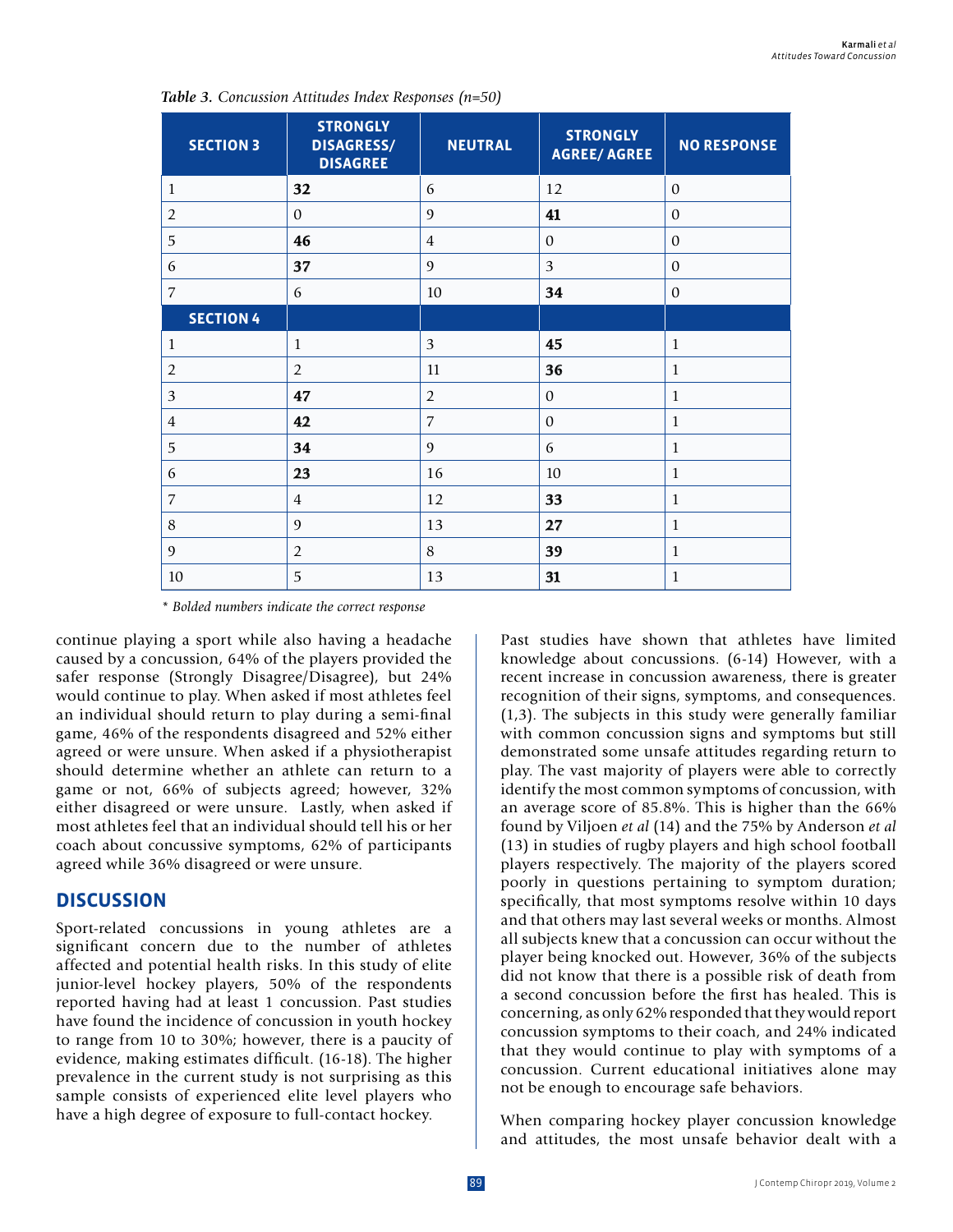scenario that described returning to play in an important playoff game despite having suffered a concussion. While 64% of players correctly answered an item about the risk of death from a second concussion, we are concerned that 52% of players would agree with a concussed athlete playing in an important game. Prior studies utilizing the RoCKAS survey have found similar results in football and rugby players in this age range. (13,14) Viljoen *et al* (14) found that 55% of players would stop their participation in sport while experiencing concussion symptoms while Anderson *et al* (13) found that 54% would report symptoms to their coach and 53% reported that they would always or sometimes continue to play with symptoms of a concussion.

A previous study of Canadian minor hockey players by Cusimano (7) revealed lower scores on knowledge of symptoms of concussion as well as the percentage of players that would report their concussion to their coach. This may be due to the increased age of subjects in our study, additional education on concussions, the longer and more competitive hockey involvement of our sample, and the increased exposure to concussions whether through teammates, family members, or themselves.

This study utilized the RoCKAS-ST survey, which used the term physiotherapist (PT) as the health practitioner making the decision on return to play for a player. While most players agreed with letting the PT determine return-to-play, 32% of players disagreed. Some teams may use different health providers and if a team does not have a PT in such a position it is possible that players misinterpreted the significance of a PT being involved versus a team physician, chiropractor or athletic therapist. For example, the involved teams in this study all have a team chiropractor and may have a working relationship with him or her as opposed to a consulting physical therapist. This may have resulted in the lower score for this question. It should also be noted that Hockey Canada's current concussion guidelines indicate that return-to-play is to be determined by a medical doctor for minor hockey players (19).

Previous studies have demonstrated that lack of concussion knowledge is not necessarily a barrier to athletes reporting concussion. (10,11,20) The unique characteristics of athletes and of competitive sport can lead to specific challenges in achieving successful response to education efforts. Altering the perspective of athletes is complex considering the behavioral norms and performance pressures faced by athletes. Fear of lost playing time or other opportunities or sheer motivation to win can lead players to mask or deny injury symptoms. It is possible that a player's decision to play while still suffering from the effects of a concussion may include considerations for their team's chances of winning as well

as their position and rank within the team. This places added responsibility on the coaching staff, trainers, parents, medical staff, and other potential stakeholders to recognize symptoms of concussion and take the appropriate steps of seeking medical attention and to engender a culture of healthy attitudes and behaviors among their players. Amateur and professional leagues, players, and the media must share this responsibility given the indication that player attitudes play an important role in under-reporting concussion.

#### *Limitations*

The main limitation of this study was the small sample size and use of a convenience sample with which the team chiropractors administering the survey had a preexisting relationship. This may have affected the level of knowledge and/or attitudes of the players with respect to concussion and may not be representative of all juniorlevel players and teams, as they may not have direct access to a team chiropractor to engage in a thorough assessment, diagnosis, management, and education.

## **CONCLUSION**

Future research in this area should employ larger sample sizes and consider different populations, including female players. There is little research examining female players' experiences of concussion, medical care provided to female players, and the incidence of concussion among female athletes. This is important given that recent studies have shown that female players respond less favorably to concussion than male players. (21,22) Further research evaluating effective methods of knowledge transfer and attitude evaluation that lead to safer player behavior are also needed. Further investigation into the education, attitudes, and knowledge of sports-related concussions among involved coaches, parents, team staff, and health professionals is necessary. Finally, more involvement of national sport organizations and sports leagues in concussion-related research would support the ongoing efforts to protect players from potentially damaging health consequences.

The Junior A hockey players who completed the RoCKAS-ST instrument in this study were generally familiar with many common concussion signs and symptoms but gaps in their knowledge were observed and they demonstrated some unsafe attitudes regarding return to play after concussion. This study highlights the ongoing need for improved player education on concussion.

## **ACKNOWLEDGEMENTS**

The authors would like to express their sincere gratitude to Drs. Katelyn Lockwood and Trevor Erdie for their support.